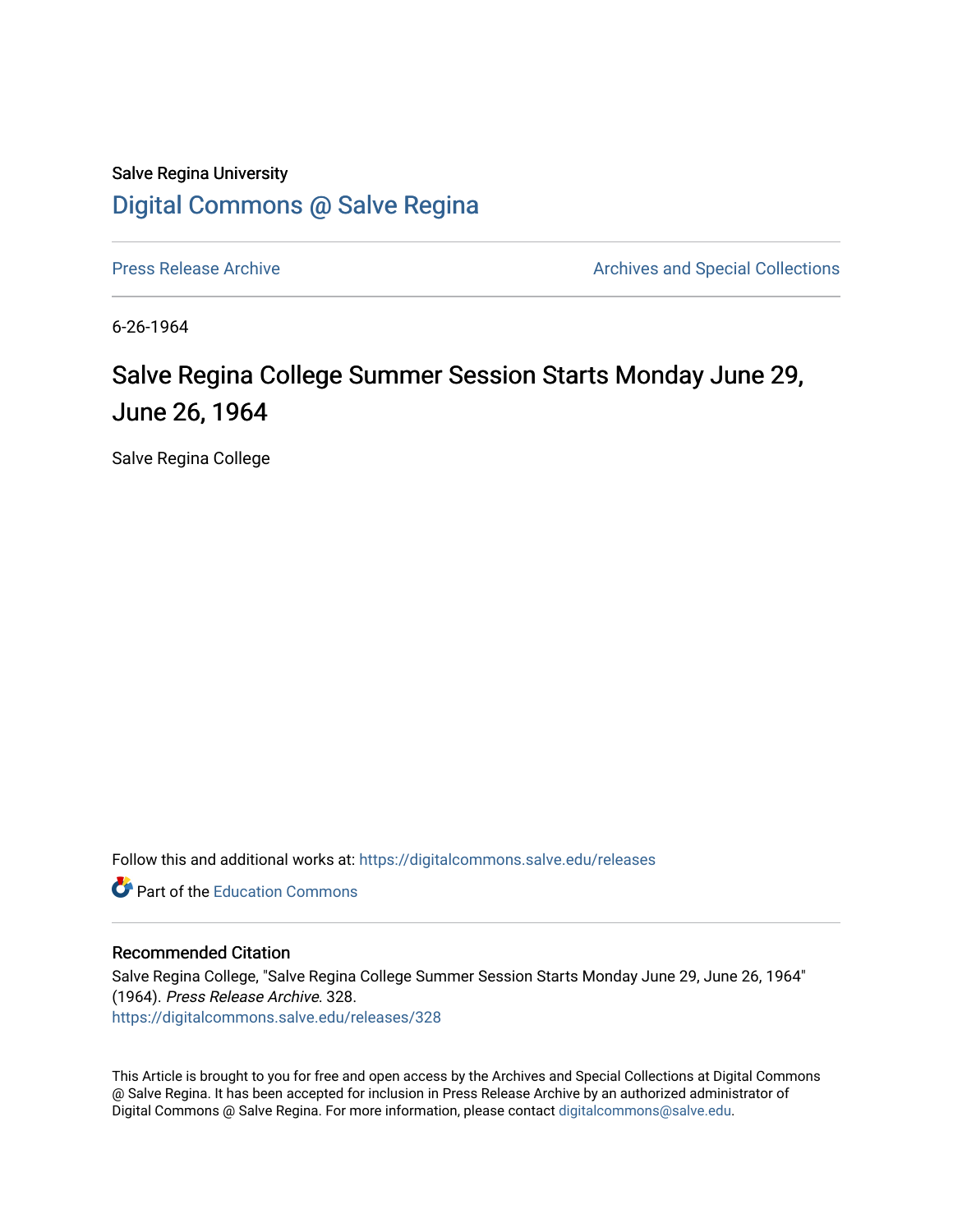

I

I

I

I

I

I

I

I

I

I

I

I

I

I

I

Phone 847-6651

**OCHRE POINT AVENUE NEWPORT, RHODE ISLAND 02841** 

# **FOR RELEASE**

SATURDAY, JUNE 26, 1964

SALVE REGINA COLLEGE SUMMER SESSION STARTS MONDAY, JUNE 29

The Summer Session of Salve Regina College

will start Monday morning, June 26. The Handicapped Child Program will be conducted at the Underwood School on Harrison Avenue, and the other courses will be offered on campus. The Handicapped Child Program consists of

a One Week Intensive Survey, June 29-July 3, and a Workshop for teachers of mentally retarded but educable pupils, June 29-July 31. The Survey, which may be taken separately, will be the introductory week of the Workshop.

#### Among the previously listed distinguished

group of educators and physicians who will serve as staff, consultants, and lecturers, it has been announced that Mr. Paul Sherlock, Director of Special Education, R. I. Department of Education will replace Sister Mary Suzanne, R. S. M. as the lecturer Tuesday morning in the Survey and Workshop.

The Handicapped Child Program is being conducted by the College in cooperation with the Newport School Department and its superintendent, Charles A. O'Connor, Jr. Registrations will still be accepted Monday morning at the Underwood School for both the Survey and the Workshop.

(MORE)